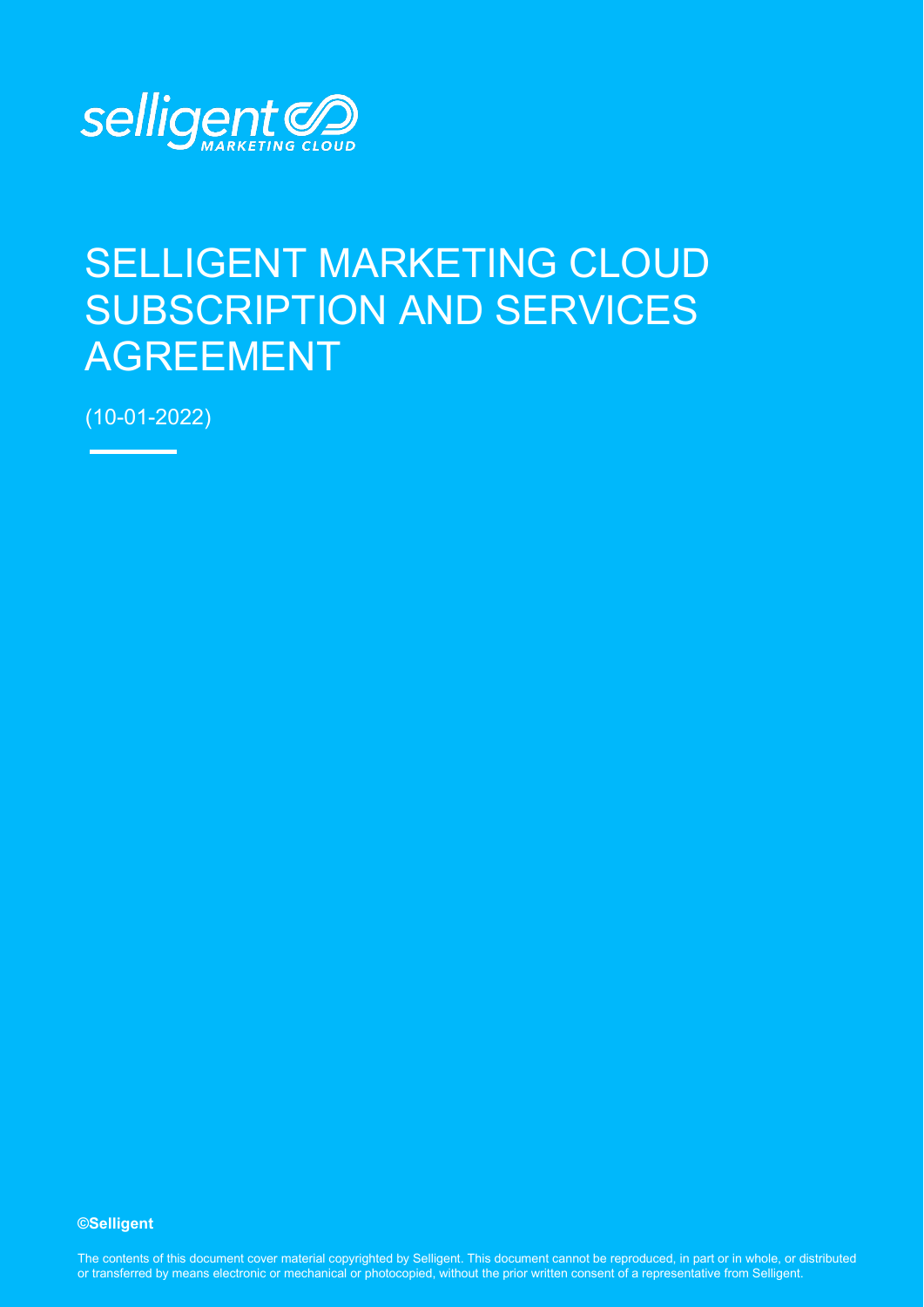

# **SELLIGENT MARKETING CLOUD SUBSCRIPTION AND SERVICES AGREEMENT**

THIS SUBSCRIPTION AND SERVICES AGREEMENT GOVERNS ACQUISITION AND USE OF SELLIGENT'S SERVICES BY THE CLIENT. BY EXECUTING A SALES ORDER AND/OR STATEMENT OF WORK THAT REFERENCES THIS AGREEMENT, THE CLIENT AGREES TO ALL OF THE TERMS AND CONDITIONS OF THIS AGREEMENT. THE INDIVIDUAL ENTERING INTO THIS AGREEMENT ON BEHALF OF A COMPANY OR OTHER LEGAL ENTITY REPRESENTS TO HAVE THE AUTHORITY TO BIND SUCH ENTITY AND ITS AFFILIATES TO THESE TERMS AND CONDITIONS. ANY INDIVIDUAL WHO DOES NOT HAVE SUCH AUTHORITY, OR IF YOU DO NOT AGREE WITH ALL OF THESE TERMS AND CONDITIONS, MUST NOT ACCEPT THIS AGREEMENT. ANY CLIENT WHO DOES NOT AGREE WITH THESE TERMS AND CONDITIONS MAY NOT ACCESS OR USE THE SERVICES.

This Agreement was last updated on **January 10, 2022**, it is effective between the Client and Selligent as of the date of a Sales Order and/or Statement of Work is executed by both parties ("Effective Date").

#### **Article 1.- Definitions**

**"***Agreement***"** means this Subscription and Services Agreement, the Service Order(s) and the other documents as listed below, in prevailing order should there be conflicting provisions:

| 1° Selligent Service Order(s)                            |
|----------------------------------------------------------|
| 2° Specific Terms, as applicable                         |
| 3° Data Processing Agreement ("DPA")                     |
| 4° Selligent Support and Service Level Agreement ("SLA") |
| 5° Subscription and Services Agreement ("SSA")           |
|                                                          |

**"***Acceptable Use Policy***" or "***AUP***"** refers to the required actions and practices, as well as those actions and practices that are unacceptable and prohibited, with respect to the Client's use of any product or Service created, developed, sold, licensed, delivered, supplied or performed by Selligent.

"*Affiliates*" means any entity that controls, is controlled by, or is under common control with the named entity ("Affiliates"), where "control" is defined as the ownership of at least 51% of the equity or beneficial interests of such entity or the right to vote for or appoint a majority of the board of directors or other governing body of such entity.

**"***Client***"** includes any Affiliates of the signing entity and any and all employees, agents (third party service providers), or subcontractors of Client who access or otherwise use the Services provided under a specific Service Order and/or perform services incidental thereto. Signing entity shall assume any liability arising out of acts or omissions of its Affiliates, employees, agents (third party service providers) or subcontractors under this Agreement. For the avoidance of doubt, only the signing entity and Selligent are party to the Agreement.

**"***Client Data***"** means all data, documentation, content or information submitted by or on behalf of Client forthe purpose of performing the Subscription Services, or generated and used by the Subscription Services, including personal data, audio-visual design (such as photographic images, animations, illustrations) or other identifying or branding elements of Client or its customers to enable performance of the Services.

"*Deliverables*" means certain work product, limited to content specific to Client and excluding any retained, common, reusable or generic elements or methodologies, if any, as described in an SOW for Project Services.

**"***Documentation***"** means the information provided by Selligent describing operation and use of the Service(s), by any means of delivery, whether at Client's request or otherwise, along with any other information provided to Selligent's clients generally, and all such items as updated from time to time**.**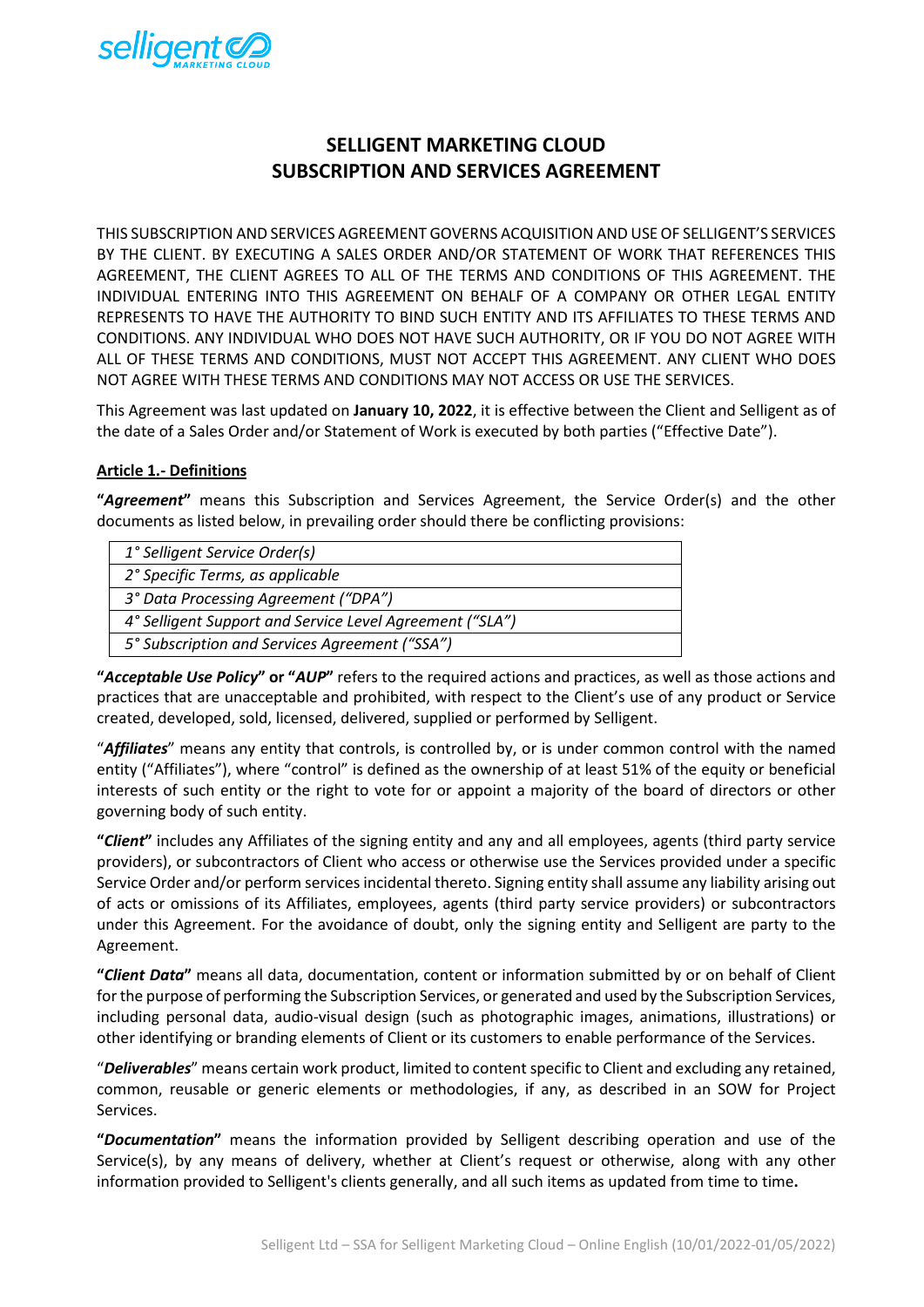**"***Platform***"** means the technical infrastructure Selligent has in place to provide the Subscription Services for Client.

**"***Project Services***"** means project or data services, of which timing and staff availability are planned with Client. Project Services can be (but are not limited to) auditing the quality of databases, project management, technical integration services, campaign creation services, consultancy services and training services.

**"***Service Order***"** means a Sales Order for Subscription Services, a Project Services order ("Statement of Work") or other form, specifying, amongst others, the scope of Services ordered, its subscription term and the applicable fees. All such forms are executed under this Subscription and Services Agreement and deemed incorporated herein.

**"***Services***"** means the Subscription Services, Project Services and Support Services that Client orders under this Agreement.

**"***Subscription Services***"** means access to software module(s) made available by Selligent to Client (e.g. Selligent Marketing Cloud Base, channels or options) in a Software as a Service mode within the limits set out in the Sales Order.

**"***Subscription Term***"** means the term specified in the applicable Sales Order during which Client can use the Subscription Services.

**"***Support Services***"** means helpdesk and technical support services which are by nature consumed on an adhoc basis and cannot be planned. Selligent provides permanent availability for those services governed by the conditions in the SLA.

**"***Usage Rights***"** means those rights to use the Subscription Services within the limits set out in the Sales Order.

**"***User***"** means any individual expressly authorized by Client to use the Services and to whom Client has supplied a user identification and password, such as employees, agents (third-party service providers) or subcontractors.

#### **Article 2.- Object**

2.1.Subject to the terms of this Agreement, Selligent grants Client, within the limits set out in the Sales Order, the non-transferable, non-exclusive, non-sublicenseable right to use the Subscription Services ordered under such Sales Order.

2.2.Selligent will also provide Client with Project Services, Success Services and Support Services as indicated in a Sales Order or Statement of Work.

2.3.Client does not have any right, claim or interest whatsoever relating to the Services other than those granted under this Agreement.

2.4.Selligent is authorised to engage and exchange subcontractors for the performance of its contractual obligations under this Agreement in compliance with the applicable provisions in the DPA. Selligent is responsible for any acts or omissions of such subcontractors under this Agreement as if such acts or omissions were performed by Selligent directly.

2.5.Ordering of one or more Subscription Services is not contingent on the delivery of any future functionality or features, nor on any oral or written private or public comments made by Selligent in relation to such future functionality or features.

2.6.Selligent and its technical partners are authorized to examine the Platform and the Services at any time without prior consent in the context of maintenance operations, installation of patches and Client support.

2.7.Selligent may analyse the Subscription Services to gather information in relation to Client's use of the Subscription Services to improve its products and services, without accessing Client Data.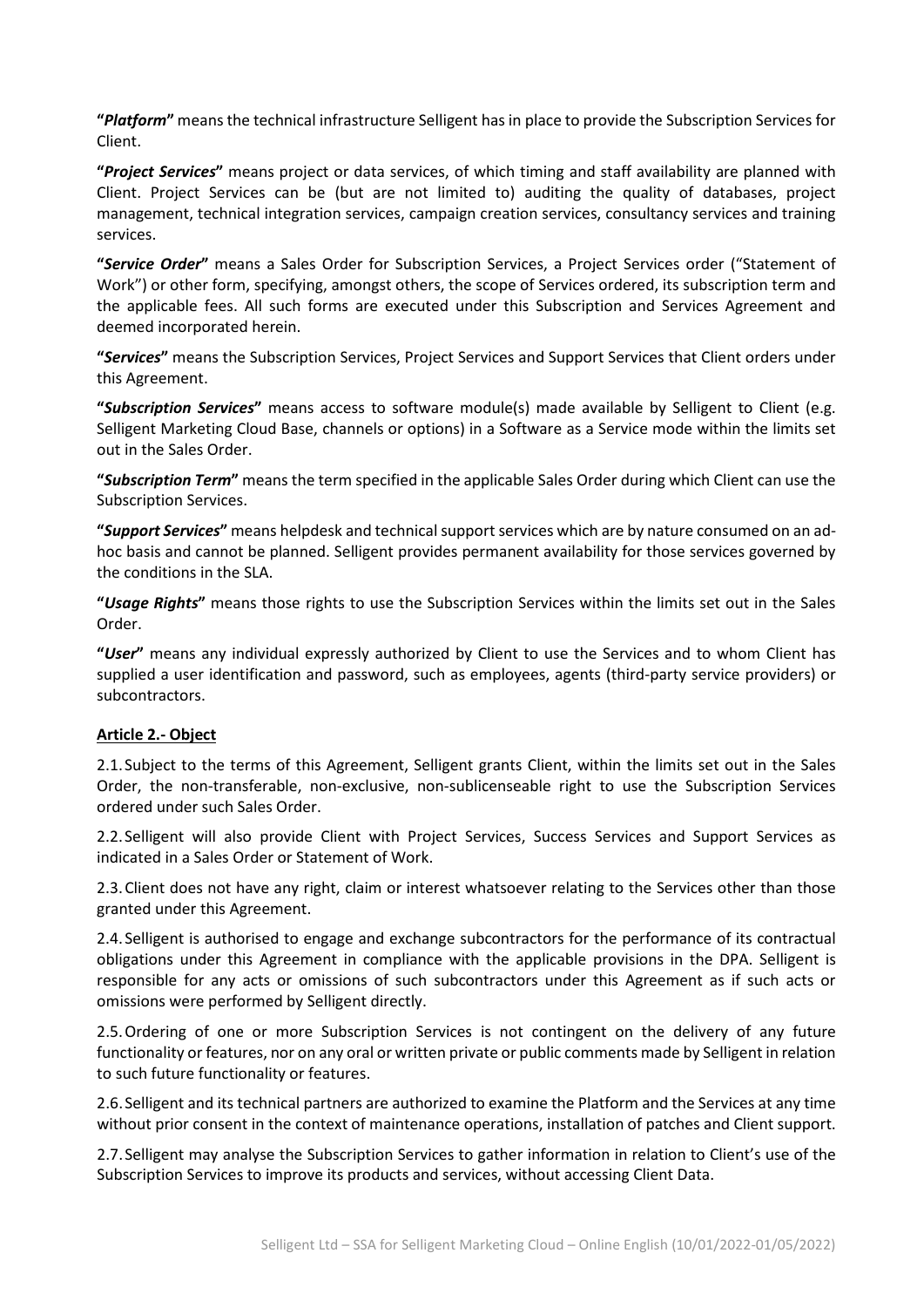#### **Article 3.- Selligent's Obligations – Reservation of Rights**

3.1.Selligent shall provide the Service(s) in a workmanlike manner consistent with general industry standards reasonably applicable to the provision thereof. Subject to maintenance and downtime contemplated in the SLA, if Client notifies Selligent in writing, within thirty (30) calendar days of receipt thereof, of the failure of any unaltered version of any Deliverables specified in an applicable Statement of Work or any Subscription Services ordered in a Sales Order, to perform as described in any Documentation or set forth in an applicable Statement of Work ("Error(s)"), Client's sole remedy and Selligent's sole liability with respect to the noted Errors in the unaltered versions of such Deliverables or Subscription Services, shall be to attempt to correct those Errors. Should any Errors contained within any of the Deliverables or with respect to any Subscription Services result from a denial of services attack, or from Client's, or any third party's actions, alterations, modifications or adjustments to the same, Selligent may, in its sole discretion, attempt to correct those Errors, on a time and materials basis at its then-current rates.

3.2.Client acknowledges that timeframes specified in any Service Order are only estimates and that actual performance times will be dependent upon Client's timely provision of accurate and properly formatted data, feedback and access to key personnel reasonably requested by Selligent from time-to-time. Selligent shall not be account able for any performance delays caused by Client's failure to timely provide such data, access or feedback required for its performance. In such an event, estimated timetables shall be extended accordingly, and fees may be increased as a result of such delays.

#### **Article 4.- Client's Obligations**

4.1.Client shall use the Services for internal business purposes only. Client is solely responsible for the use of the Platform and the Services under Client's user accounts and acknowledges having been sufficiently informed about the Services specificities. Client (i) shall implement the necessary measures to prevent unauthorized access to, or use of, the Services, and will promptly notify Selligent of any such unauthorized access or use of which Client becomes aware; (ii) has sole responsibility for the accuracy, quality, integrity, legality, reliability and appropriateness, and, in general, the content of Client Data stored in the Platform and used by the Services; and (iii) shall comply with all applicable laws and Selligent's reasonable instructions and recommendations with respect to the Services.

4.2.Client is responsible for the provision and use of the appropriate equipment, including computers, computer operating system and web browser, needed to connect to and use the Services. Client shall ensure that this equipment complies with the specifications set forth in the Documentation.

4.3.Client will ensure that any User using the Services (i) has followed the on-line training made available by Selligent and is properly certified, or has been properly trained by Selligent certified trainers, the latter training being billable; and (ii) uses the Services in accordance with the acceptable use of the Services as set forth in Article 8 below. In particular, this implies that the quality of the databases used for sending e-mails complies with the acceptable use of the Services. Should the quality appear to be below such acceptable use after the database audit performed as part of the set-up services and fees, Selligent will make the necessary recommendations in collaboration with Client. Implementation of the recommendations will be charged at the agreed rates for Project Services subject to Client's prior approval.

#### **Article 5.- Evolution of the Services**

Selligent reserves the right to update, upgrade or discontinue features of the Services. No functionality of the Services will be materially decreased from that available as of the ordering of such Services. In case of a major upgrade, Client shall be provided with a prior reasonable notification via the Platform.

#### **Article 6.- Data Ownership and Protection**

6.1. Subject to the terms of the DPA and Selligent's Privacy Policy available at: [https://www.selligent.com/privacy-policy,](https://www.selligent.com/privacy-policy) Client agrees that Selligent may process Client Data.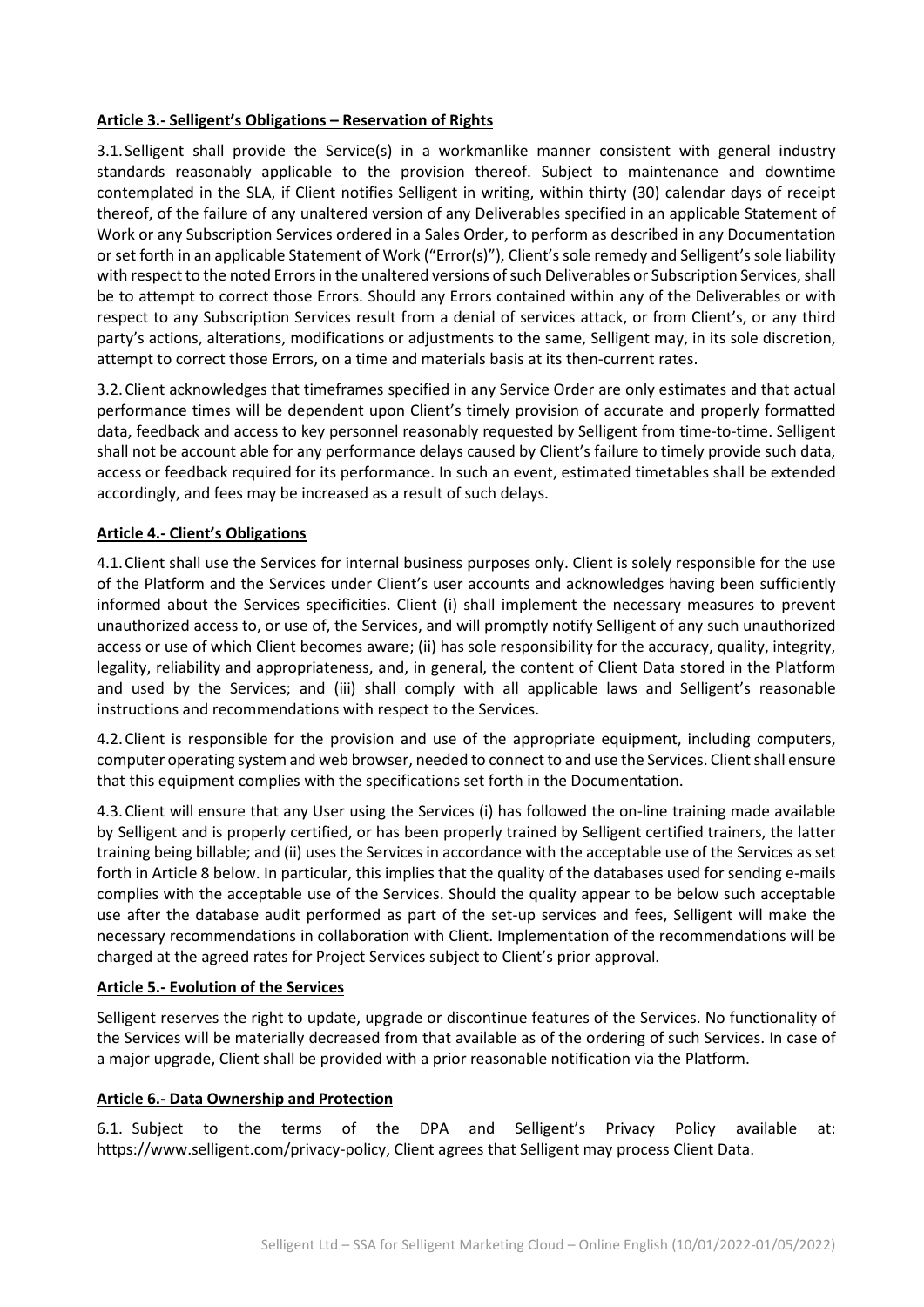6.2.Client Data remain Client's exclusive property. Client hereby grants to Selligent a non-exclusive, nontransferable license to use, perform and display identifying or branding elements of Client during the Subscription Term solely to allow Selligent and/or its Affiliates to perform its obligations as stated herein.

6.3.Selligent's back-up procedure is described in the SLA. However, Client acknowledges that the Services are not meant to replace Client's need for making copies of its primary Client data source. Client is responsible for maintaining copies of its primary Client data.

6.4.Client Data may be retrieved by Client from the Platform at any time during the term of this Agreement. Upon specific request in writing by Client made at the latest by the effective date of termination or expiration of this Agreement, Selligent shall return Client Data to Client through FTPS or SFTP within fifteen (15) calendar days of such request. All complaints relating to the return of the data must be notified to Selligent in writing within ten (10) calendar days of the return, failing which all rights whatsoever will be null and void. The Client Data will be returned in a format that can be run on standard database systems. Client will be invoiced for the costs related to such return at the agreed rates for Project Services subject to a cap of £1,000. After termination of the Agreement, Selligent shall have no obligation to maintain or provide Client Data and shall , in any case, delete all Client Data in its systems or otherwise in its possession or control.

#### **Article 7.- Intellectual Property**

7.1.Client acknowledges that in providing the Services, Selligent uses original and any copies (by whomever produced), updates or extensions of (a) Selligent and/or its Affiliates' company name(s), copyright(s), trademark(s), logo(s), domain name(s), the product and service name(s) associated with the Services and other trademarks and service marks, (b) certain audio and visual information and (c) other technology, software, hardware, products, processes, algorithms, user interfaces, know-how and other trade secrets, techniques, designs, inventions and other tangible and intangible technical material or information (collectively "Selligent Technology"), and that the Selligent Technology is covered by intellectual property rights owned or licensed by Selligent and/or its Affiliates (collectively "Selligent IP Rights"). Certain components of the Selligent Technology may be provided by third-party providers, and are subject to Specific Terms as indicated in the applicable Sales Order. Such third-party components are the intellectual property of the specific providers, and as such, no right, title or interests, other than the right to utilize the Services as described herein, shall vest in the Client. Selligent IP Rights, and its suppliers, include all copies, updates or additions, including any new functions, that may be developed for Client. The intellectual property rights on any improvement, design contributions or derivative works conceived or created by either party in or to the Services will also be exclusively owned by Selligent or its suppliers. Other than as expressly set forth in this Agreement, no right, title, license or any other rights in or to the Selligent Technology or Selligent IP Rights are granted to Client.

7.2.Documents, software or hardware made available to Selligent by Client shall be and remain the sole and exclusive property of Client or its suppliers.

7.3.Selligent represents to Client that it has the right to enter into this Agreement and grant the Usage Rights provided herein.

7.4.Selligent shall defend Client against any claim brought against Client by a third party alleging that the use of the Services as contemplated hereunder constitutes a direct infringement or misappropriation of a patent claim, copyright or trademark or trade secret of such third party, and Selligent will pay damages finally awarded against Client (or the amount of any settlement Selligent enters into) with respect to such claims, provided Client (a) promptly gives written notice of such claim to Selligent (but only to the extent that delay in giving notice materially impairs Selligent's ability to defend the claim); and (b) gives Selligent primary control of the defense and settlement of the claim. This obligation of Selligent shall not apply if the alleged infringement or misappropriation results from a use of the Services in violation of this Agreement by the Client or its Users.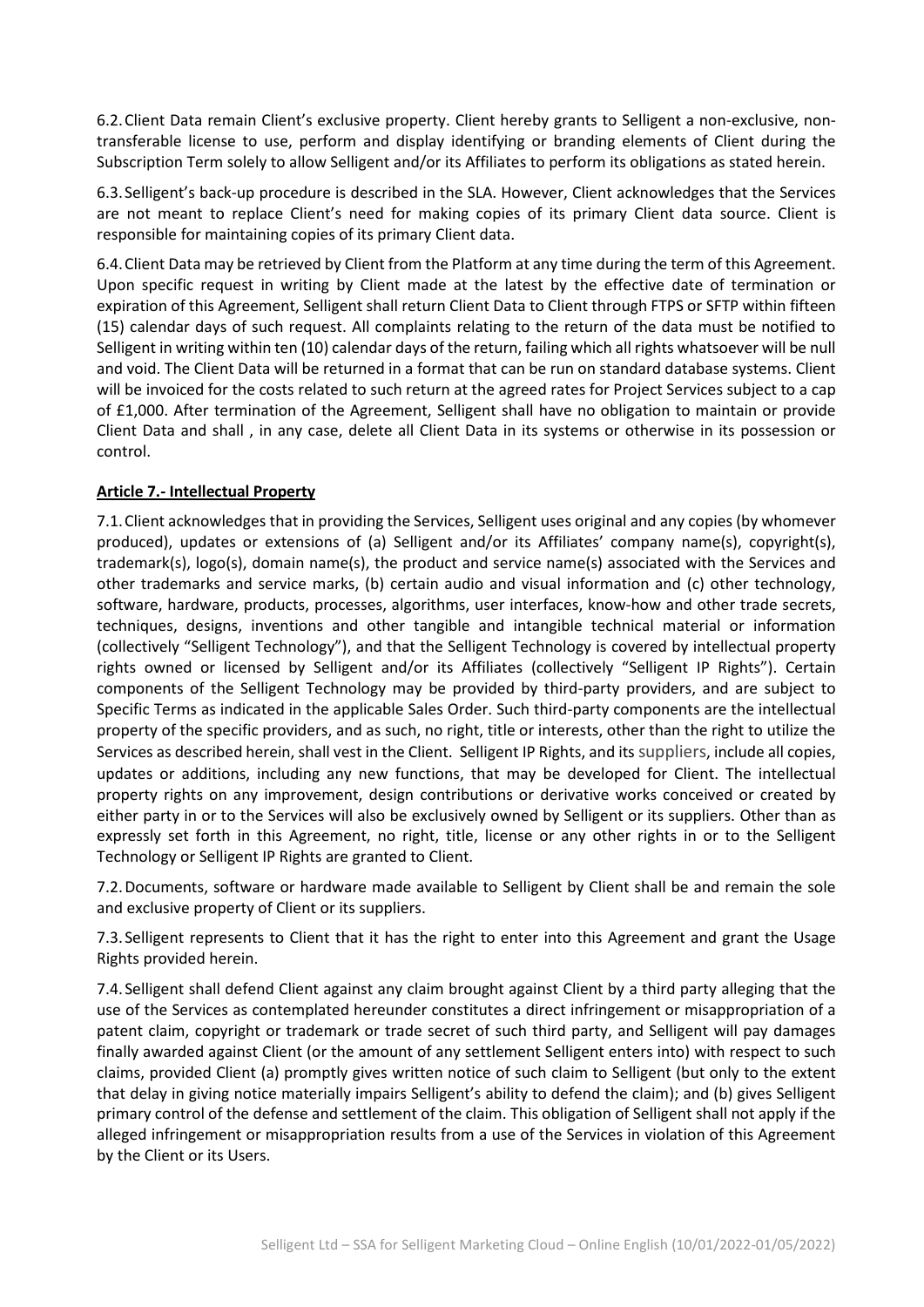7.5.Selligent shall have primary control of the defense of the claim and may agree on any settlement provided Selligent will not enter into or agree to any settlement that imposes any obligation on Client without Client's prior written consent. Selligent will not admit liability on behalf of Client. In case Client rejects the defense by Selligent or the control of such defense by Selligent, Selligent shall be released of any obligation under this Article 7. Client shall provide Selligent with full assistance in such defense and can participate to the defense at its own expense and with its own counsel. Selligent shall keep Client advised of the status of the claim and will consider in good faith recommendations made by Client with respect to the claim.

7.6.Selligent reserves the right to cease such defense of any claim in the event the Services are no longer alleged to infringe or misappropriate, or are held not to infringe or misappropriate, the third party's rights.

7.7.In the event a claim under this Article is made, or is, in Selligent's reasonable opinion, likely to be made, Selligent may, at its sole discretion and expense: (i) procure for Client the right to continue using the Services under the terms of this Agreement; or (ii) replace or modify the Services to be non-infringing without material decrease in functionality. If the foregoing options are not reasonably available, Selligent may terminate the infringing Services and refund all prepaid fees to Client, without any additional compensation or damages.

7.8.Selligent's obligations under this Article 7 shall be Client's sole remedy for any above claim and action.

#### **Article 8.- Acceptable use of the Services - Restrictions**

8.1.Selligent grants Client a limited, non-exclusive, non-transferable, non-sublicenseable, right to access and use the Service(s) in accordance with all the terms and conditions of this Agreement. Client must comply with Selligent Acceptable Use & Anti-Spam Policy ("AUP") of Selligent, as may be updated from time-totime by Selligent, on notice to the Client, currently available at: [https://www.selligent.com/acceptable-use](http://www.selligent.com/acceptable-use-policy)[policy.](http://www.selligent.com/acceptable-use-policy)

Client further agrees to:

- (i) Use the Services and the Platform in accordance with the Documentation, best practices and generally accepted code of conduct.
- (ii) Not to license, sublicense, sell, resell, rent, lease, transfer, assign, distribute, time-share or otherwise commercially exploit or make the Services available to any third party, other than as contemplated by this Agreement;

8.2.Third-Party Providers - Any exchange of data or other interaction between Client and a third party provider (other than any subcontractor or agent performing any obligation of Selligent under this Agreement), and any purchase by Client of any product or service offered by any third party provider, is solely between Client and such third party provider.

8.3.Subject to this Agreement, Client shall defend, indemnify and hold Selligent harmless against any loss or damage (including reasonable attorneys' fees) incurred in connection with claims made against Selligent by a third party in relation to Client Data or alleging that Client's illegal or unauthorized use of the Services infringes the rights of, or has otherwise harmed, a third party, provided Selligent (a) promptly gives written notice of the claim to Client (but only to the extent that delay in giving notice materially impairs Client's ability to defend the claims); and (b) gives Client primary control of the defense and settlement of the claim.

8.4.Client shall have primary control the defense of the claim and may agree on any settlement, provided Client will not enter into or agree to any settlement that imposes any obligation on Selligent without Selligent's prior written consent. Client will not admit liability on behalf of Selligent. In case Selligent rejects the defense by Client or the control of such defense by Client, Client shall be released of any indemnification obligation under this paragraph. Selligent shall provide Client with full assistance in such defense and is allowed to participate to the defense at its own expense and with its own counsel. Client shall keep Selligent informed of the status of the claim and will consider in good faith recommendations made by Selligent with respect to the claim.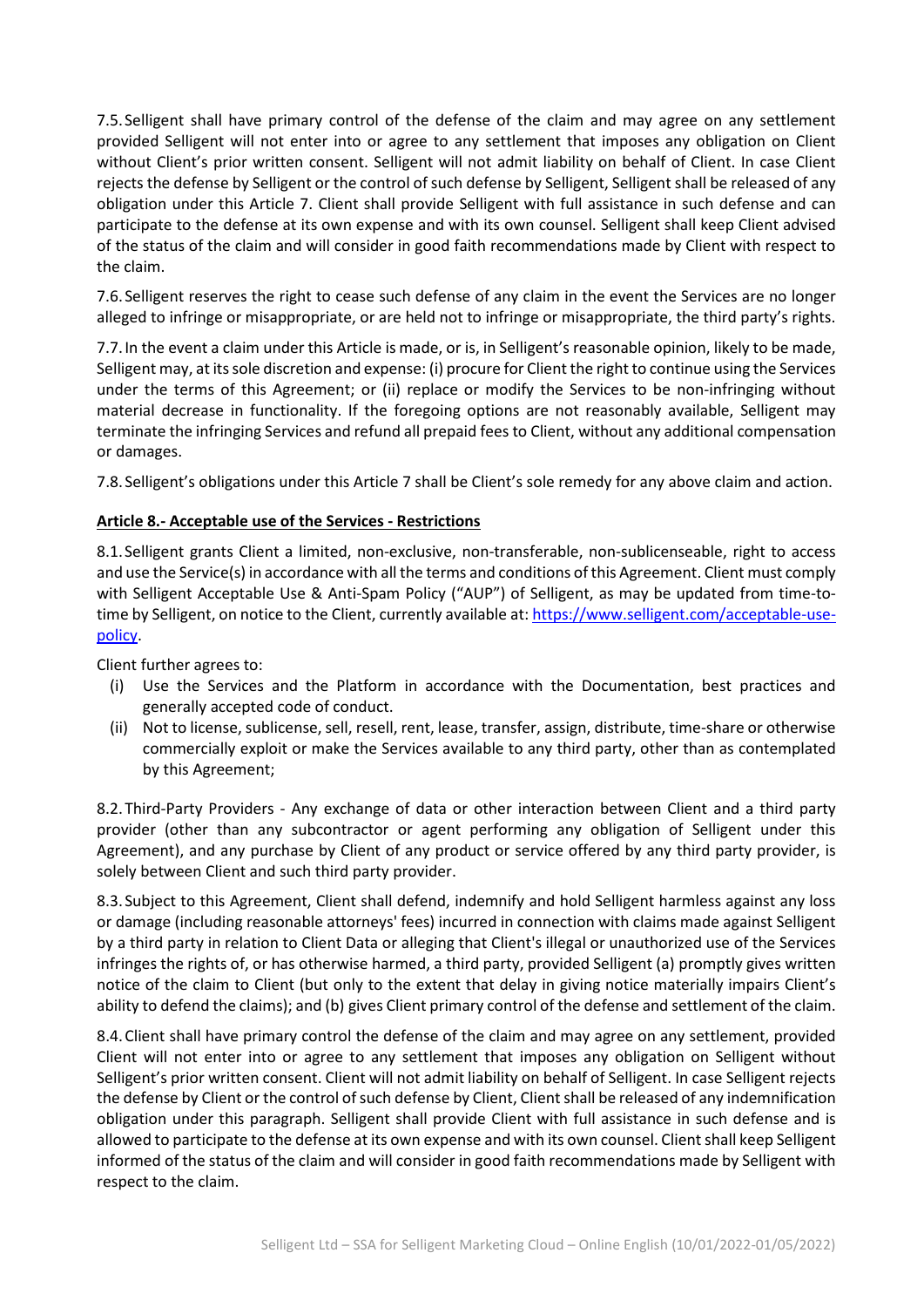#### **Article 9.- Limitation of liability**

9.1.Except for what is specifically provided for below, the parties' liability is governed by the liability rules under the governing law.

9.2.Each parties' liability shall, in any case be, limited to the twelve (12) months value of the Subscription Services fee (see the Sales Order), whether in contract or in tort.

9.3.No party shall be liable for consequential damage or loss, such as loss of revenues or profits, of commercial opportunities, of data or of use of data, damage to the brand or know-how, third party claims, whether in tort on in contract, whether or not it knew of the possibility of such loss.

9.4.With regard to Project Services and Support Services, Selligent undertakes to comply with generally accepted professional standards and Selligent's liability is limited to those operations by Selligent necessary to rectify a Service that does not meet generally accepted professional standards. However, if it becomes apparent that Selligent personnel must attend when the operating incident is not attributable to Selligent, this Service will be invoiced.

9.5.Nothing in this Agreement excludes the liability of either party (a) for death or personal injury caused by its negligence or (b) for fraud or fraudulent misrepresentation.

#### **Article 10.- Confidentiality**

10.1. "Confidential Information" refers to any information of a party ("Disclosing Party") disclosed by or on behalf of the Disclosing Party to the other party ("Receiving Party"), whether orally or in writing, that is designated as confidential or that reasonably should be understood to be confidential given the nature of the information and the circumstances of the disclosure (including pricing and other terms reflected in all Service Order(s)), the Service(s), the Selligent Technology, business and marketing plans, trade secrets, technology and technical information, product designs, methods, processes, code, data, inventions, apparatus, statistics, programs, research, development, information technology, network designs, passwords, sign-on codes, usage data, the Documentation and the terms of this Agreement. Confidential Information shall not include any information that: (a) is or becomes generally known to the public without breach of any obligation owed to the Disclosing Party; (b) was known to the Receiving Party prior to its disclosure by the Disclosing Party without breach by any third party of any obligation owed to the Disclosing Party; (c) was independently developed by the Receiving Party without breach of any obligation owed to the Disclosing Party; or (d) is received from a third party without being subject to any confidentiality obligation.

10.2. Each party agrees that it will not use in any way for its own account or the account of any third party, any Confidential Information, except that each party may use the Confidential Information to perform its obligations or exercise its rights under this Agreement, and each party will take reasonable care and precaution to protect the confidentiality of such information. Reasonable care and precaution mean such care and precaution the Receiving Party takes to protect its own similar Confidential Information, but which shall not be less than reasonable standard of care.

10.3. Such non-disclosure obligations shall not apply to information that (a) was already rightfully known to the party prior to disclosure by the other party hereunder; (b) became part of the public domain after its disclosure or was part of the state of the art at the time of disclosure, provided, in both cases, that this was not the result of a violation of a confidentiality obligation with respect to the party that transmitted the Confidential Information; (c) has been rightfully received from a third party not under obligation of confidentiality; (d) has been approved for release by written authorization; or (e) was independently developed by a party without the use of the Confidential Information.

10.4. Each party agrees that Confidential Information remains, in any event, the property of the Disclosing Party.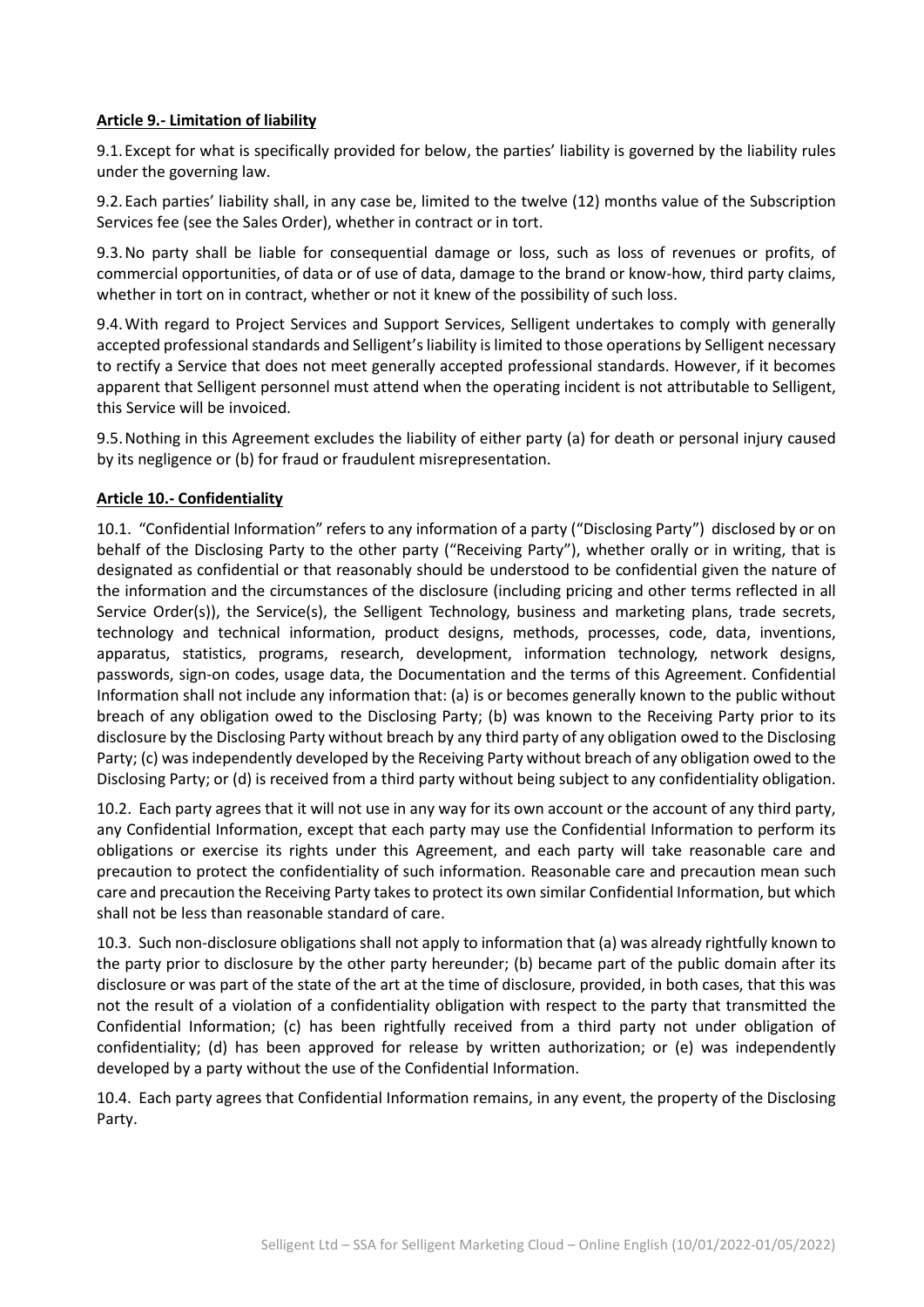10.5. Disclosure of Confidential Information is only permitted to the legal representatives, agents, suppliers, service providers or subcontractors of the parties within the limit of what they need to know to perform the tasks incumbent upon them.

10.6. The parties undertake to inform the persons to whom the information is transmitted of its confidential nature. They also agree to have their suppliers, service providers or subcontractors sign a confidentiality undertaking in terms similar to the one they have subscribed to hereby, it being understood that the parties are guarantors of compliance by the persons referred to in this paragraph of this confidentiality obligation.

10.7. If the Receiving Party is compelled by law or judicial or regulatory order to disclose Confidential Information of the Disclosing Party, it shall (a) provide the Disclosing Party with reasonable prior written notice of such compelled disclosure (to the extent legally permitted); (b) provide the Disclosing Party with reasonable assistance and cooperation, at Disclosing Party's cost, if the Disclosing Party wishes to contest or limit the disclosure; and (c) only disclose that Confidential Information necessary to comply with such order in consultation of counsel at Disclosing Party's reasonable cost.

10.8. Upon the written request of Disclosing Party at any time throughout the Subscription Term or upon expiration or termination of this Agreement, Receiving Party shall at its option, and if legally permissible, return or destroy (and certify such destruction in a signed writing) all Confidential Information of Disclosing Party, including all copies thereof, whether in physical or electronic form; provided, however, that Selligent and its Affiliates may retain an archival set of its working papers and a copy of Client's Confidential Information for ensuring compliance with applicable laws, regulations and professional standards regarding documentation of work performed under this Agreement. To the extent that it is impracticable to return or destroy any Confidential Information, and with respect to any information retained for archival purposes, Receiving Party shall continue to maintain the confidentiality of such information in accordance with this Agreement for as long as such information is retained.

10.9. This Confidentiality obligation shall survive the termination of this Agreement for a period of three (3) years.

# **Article 11.- Term**

This Agreement shall come into effect on the Effective Date and will remain in force so long as there is at least one active Service Order in place, unless earlier terminated in accordance with Article 12 below. Except otherwise stated in an applicable Sales Order, each Subscription Service is sold for a minimum Subscription Term of twelve (12) months as of such Subscription Service Start Date (i.e. password and log-in delivered to Client). Each Sales Order will renew in accordance with the renewal conditions set forth in such Sales Order. Renewals will automatically pertain to all Subscription Services of the Sales Order.

#### **Article 12.- Termination**

12.1. Either party may by written notice served on the other party terminate this Agreement immediately without any court intervention if the other party is in material breach of its obligations under this Agreement and, if such breach is remediable, fails to remedy that breach within a period of thirty (30) calendar days after receipt of notice in writing requiring it to do so. Moreover, should Client remain in breach of its payment obligation notwithstanding two (2) written reminders to pay within seven (7) calendar days each, Selligent has the right to deactivate Client's passwords and log-ins and/or to block access to the Services, whereby the contractually agreed fees will remain due for the period during which access was blocked and/or passwords and log-ins deactivated and Client will be solely responsible for all consequences that result from the blocking and the deactivation, without possibility of recourse against Selligent.

12.2. Each party is also entitled to terminate this Agreement if the other party becomes the subject of a petition in bankruptcy or any other proceeding relating to insolvency, receivership or liquidation.

12.3. Selligent is entitled to terminate this Agreement immediately without any court intervention nor notice period (i) for any material violation by Client that risks the safety, security or reputation of any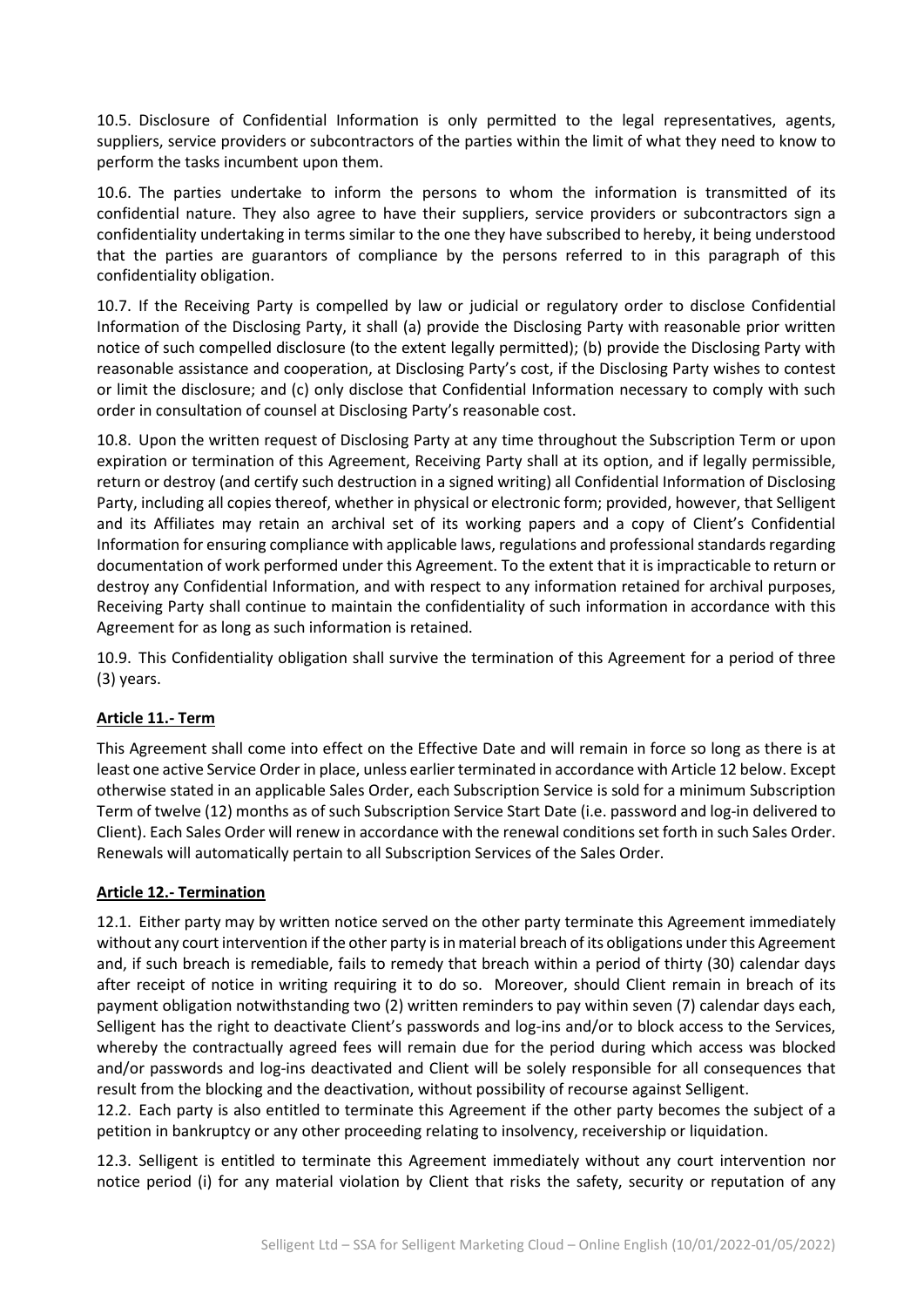network, person or entity, or for violation of Selligent applicable use of the Services as set forth in Article 8 or (ii) in the event Client becomes a competitor, directly or indirectly as a result of its direct or indirect shareholders.

12.4. In the event of the premature termination of the Agreement due to Selligent breaching its obligations, Selligent will reimburse Client the portion of any fees that have been paid in advance by Client and cover the period during which the Services have not been provided.

12.5. In the event of the premature termination of the Agreement due to Client breaching its obligations, Client must pay (i) all of the Subscription Services fees provided for in this Agreement and (ii) the Project Services and Support Services provided up to the termination date.

12.6. Notwithstanding any termination of this Agreement, the provisions of this Agreement that by their nature should survive the termination, shall survive the termination of this Agreement.

# **Article 13.- Fees & Payment**

**13.1 Fees**. Client shall pay all fees specified in all executed Services Order hereunder. All fees are quoted in GBP, excluding VAT or any other relevant taxes. Except as otherwise provided in this Agreement, fees are non-refundable.

**13.2 Invoicing & Payment.** Fees for the Services will be invoiced in accordance with the terms in the relevant Service Order. Invoices are payable within thirty (30) calendar days from the date of invoicing. In the event of late payment. Selligent will automatically (no notice of non-performance being required) be entitled to (i) an interest for late payment that is equal to the ECB base rate + 8%, rounded up to the next half percentage point and (ii) a fixed sum of minimum £100 as compensation for administrative and other expenses and that Selligent is also entitled to obtain reasonable compensation from Client for any recovery costs exceeding the fixed sum of £100 and incurred due to Client's late payment.

**13.3 Indexation**. All fees applicable pursuant to this Agreement are adjusted each year on the anniversary date of the Subscription Term Start Date, as defined in the relevant Sales Order, depending on the variations in the UK consumer price index (hereafter the "**Index**"), using the formula:

P1 = (P0 X S1)/S0 where:

- P1 = New Fee for the year N
- P0 = Current Fee
- S1 = Index from the month before the month of the anniversary date of the Subscription Term Start Date for the year N
- S0 = Index from the month before the month of the anniversary date of the Subscription Term Start Date for the year N-1

Example:

Subscription Term Start Date: 15 March 2021 – Monthly Subscription Fee of £5,000 The first indexation shall take place on 15 March 2022 as follows:  $PO = £5,000$ S1 = [102] (index of February 2022, published beginning of March 2022) S0 = [101] (index of February 2021, published beginning of March 2021)  $P1 = (5,000*102)/101 = £5,049.50$ 

# **Article 14.- Commercial reference**

Client authorizes Selligent to use the following information as a commercial reference in publications, events and actions to promote Selligent's products and services: Client's name and information that is publicly known about Client (including Client's logo). Client can revoke this authorisation at any time in writing without any justification.

# **Article 15.- General Provisions**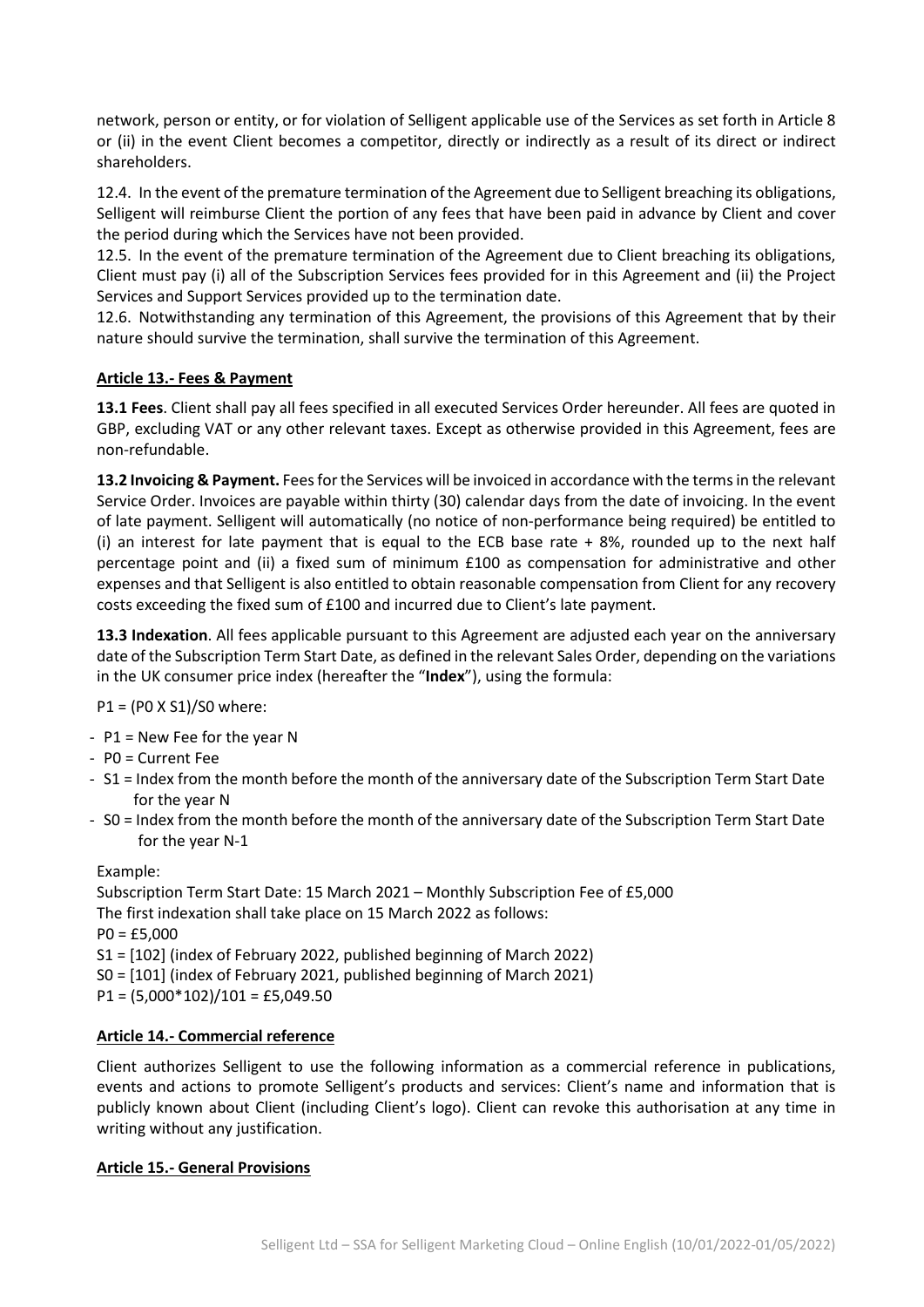**15.1**. **Entire Agreement – Severability -** The Agreement is the entire agreement between the parties relating to subject matter hereof, and supersedes all prior or simultaneous agreements, negotiations or statements.

Any commercial offer issued by Selligent under this Agreement shall be valid for a maximum period of three (3) months.

Parties acknowledge that the interconnected environment of cloud computing is subject to rapid and substantial change of operational, legal and data security requirements or parameters. This Agreement may need to be amended from time to time as a result of the enactment of new laws or regulations applicable to the Selligent Services, in particular as regards data security, or of substantial changes imposed by terms of use of public clouds' services. Such change, if any, will be notified to Client in writing and shall be applicable subject to a notice period of 30 days.

Subject to the above, this Agreement may not be released, discharged, amended or modified in any manner, except by an instrument in writing signed by a duly authorized officer or representative of each party.

In case any provision of this Agreement is held invalid or unenforceable for any reason, the remaining provisions shall continue in full force without being impaired. Client and Selligent shall act in good faith to replace any invalid provision with a valid one that most closely approximates the intent and economic effect of the invalid provision.

**15.2**. **Other Documents** - No terms, provisions or conditions of any purchase order, acknowledgment or other business form that Client may use in connection with the purchase of any Service will have any effect on the rights, duties or obligations of the parties under, or otherwise modify this Agreement, irrespective of any failure of Selligent to object to such terms, provisions or conditions. Service Orders are noncancelable and non-refundable except as expressly provided otherwise.

**15.3**. **Governing Law – Limitation** - This Agreement is governed by and construed under English law, without reference to its conflicts of law principles (i.e. in the event of any conflicts, English law, rules and regulations shall prevail and govern). Any dispute in connection to this Agreement shall be subject to the exclusive jurisdiction of the courts of England. Any claim before a court in connection with this Agreement can only be initiated by the Signing Party and is subject to a limitation period of one (1) year as of the date when the facts giving rise to such claim are known or should have been known by the claimant.

**15.4**. **Force Majeure -** Neither party shall incur any liability to the other for any failure to perform any of its obligations under this Agreement to the extent such failure is caused by events, occurrences or causes beyond its reasonable control and without any negligence on the part of the party seeking protection under this Article. Such events shall include, without limitation, acts of God, strikes, lockouts, riots, acts of war, terrorism, earthquake, fire or explosions. The inability to meet financial obligations is expressly excluded from this Article. Each party shall use commercially reasonable endeavours to minimise and reduce any period of delay caused by any event of force majeure. Should the force majeure event continue for a period longer than thirty (30) days, then either party shall be entitled to terminate this Agreement upon written notice and no further obligation shall be owed by such party to the other party in respect thereof.

**15.5**. **Assignment** - Except as provided for elsewhere in this Agreement, the parties shall not assign this Agreement (or any portion thereof) without the other party's written consent, which shall not be unreasonably withheld. Each party may assign this Agreement in connection with a merger, reorganization, or sale of all or substantially all of the assets of the assigning party or sale of sufficient stock to constitute a change of control. This Agreement shall be binding on the parties' respective successors and permitted assigns.

**15.6**. **Waiver** - Any waiver of a party's rights under this Agreement must be in writing to be effective and shall be construed in a limitative way, meaning that it shall not affect such right with respect to other breach or circumstances of similar nature. Failure, neglect or delay by a party to enforce the provisions of this